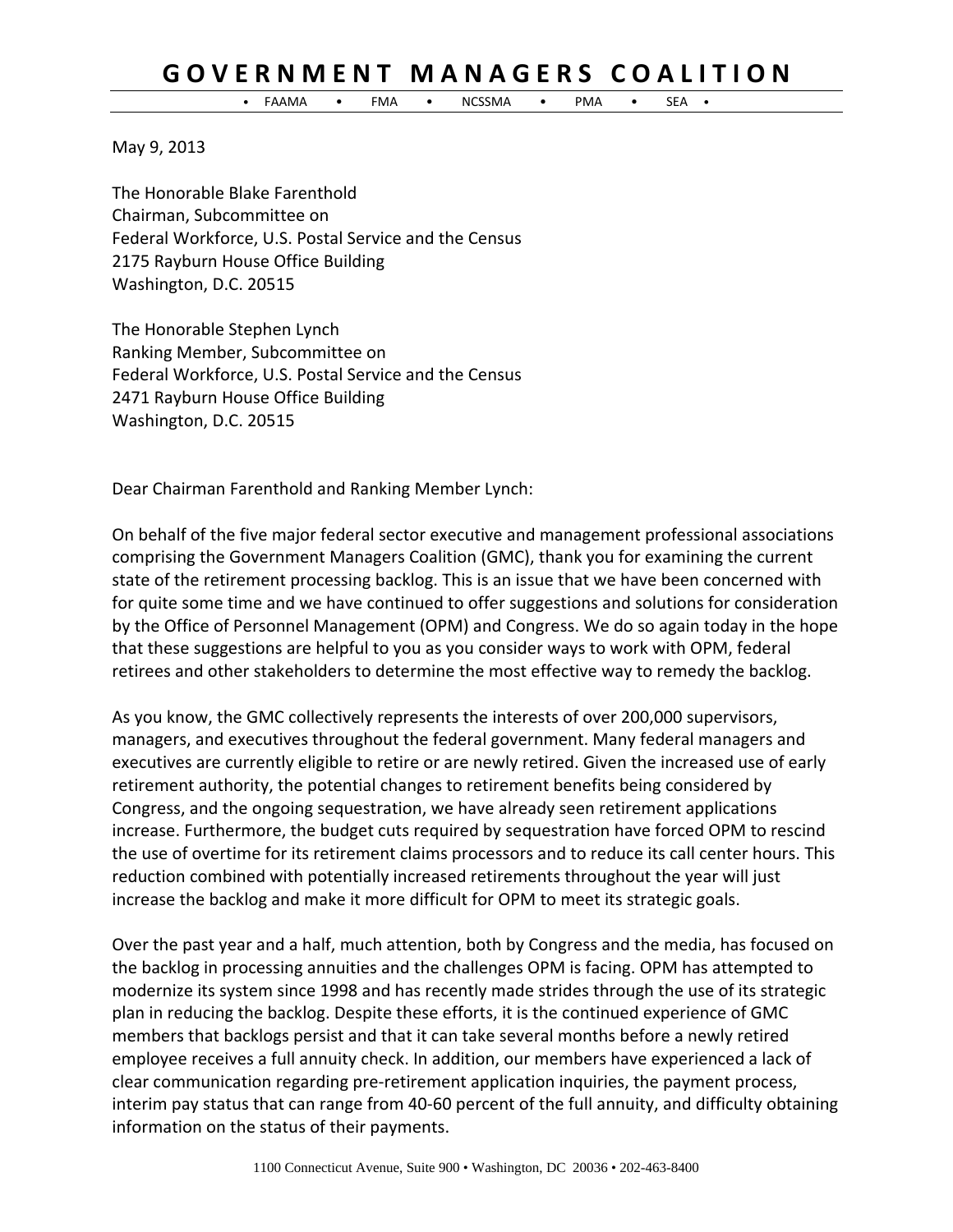• FAAMA • FMA • NCSSMA • PMA • SEA •

The GMC has identified several specific areas of concern that require attention. The following is a list of issues and concerns the GMC has identified relative to the current system:

- The GMC believes the entire federal retirement process is not transparent at any level and this must be addressed. This includes transparency of information, how the process is functioning, and any problems. Details should be made available at all levels, including for the retiree, the agency retirement benefits specialists, and OPM.
- The GMC believes that current materials offered to agency retirement benefits specialists are not standardized, are complicated, and cannot be easily translated for an employee's use.
- Currently, it is our understanding that once an employee retires, they are not provided with a Personal Identification Number (PIN) to access the online website until a final determination of benefits is made by OPM. Thus, many employees are left without an easy means of checking their status in the process, making simple changes to their account, or communicating with OPM. This leads to an inundation of phone calls to OPM from retirees, most of which go unreturned for months at a time.

We appreciate that OPM is aware of these issues and working to address them. The strategic plan and backlog reduction efforts were a strong start. We also understand that the process of determining and finalizing annuity payments is complex and often dependent on individual circumstances. Added to this is an outdated, virtually non‐existent, technological system for processing annuities. While OPM works to address the myriad issues with the annuity processing system, the GMC proposes several interim options.

The GMC has provided OPM a list of suggestions to address some of the concerns we have raised. However, we believe that one of the easiest means of dealing with the issue is to empower employees to know what is required during the retirement process to try to prevent errors in applications on the front-end before they even reach OPM. These suggestions include:

- In most instances, the retirement process should start when an employee first joins the civil service. Employees should be made aware they should keep records of standard forms, awards received, transfers to new agencies, etc. A one or two page primer should be included with onboarding materials for all employees.
- Many federal agencies have failed to be proactive regarding employee retirement. OPM, in conjunction with individual agencies, should prepare a standardized pre‐ retirement seminar that could be available on video or webinar to address the retirement process and the completion of applications.
- When an employee declares their intent to retire, they should receive a standardized checklist, a list of common problems that can delay the processing of the application, FAQs (contact numbers, what to expect in the process, etc.), and a list of forms that might need to be updated (beneficiaries, life insurance, etc.). They should also be reminded that it takes time for former agencies to pull their records because most of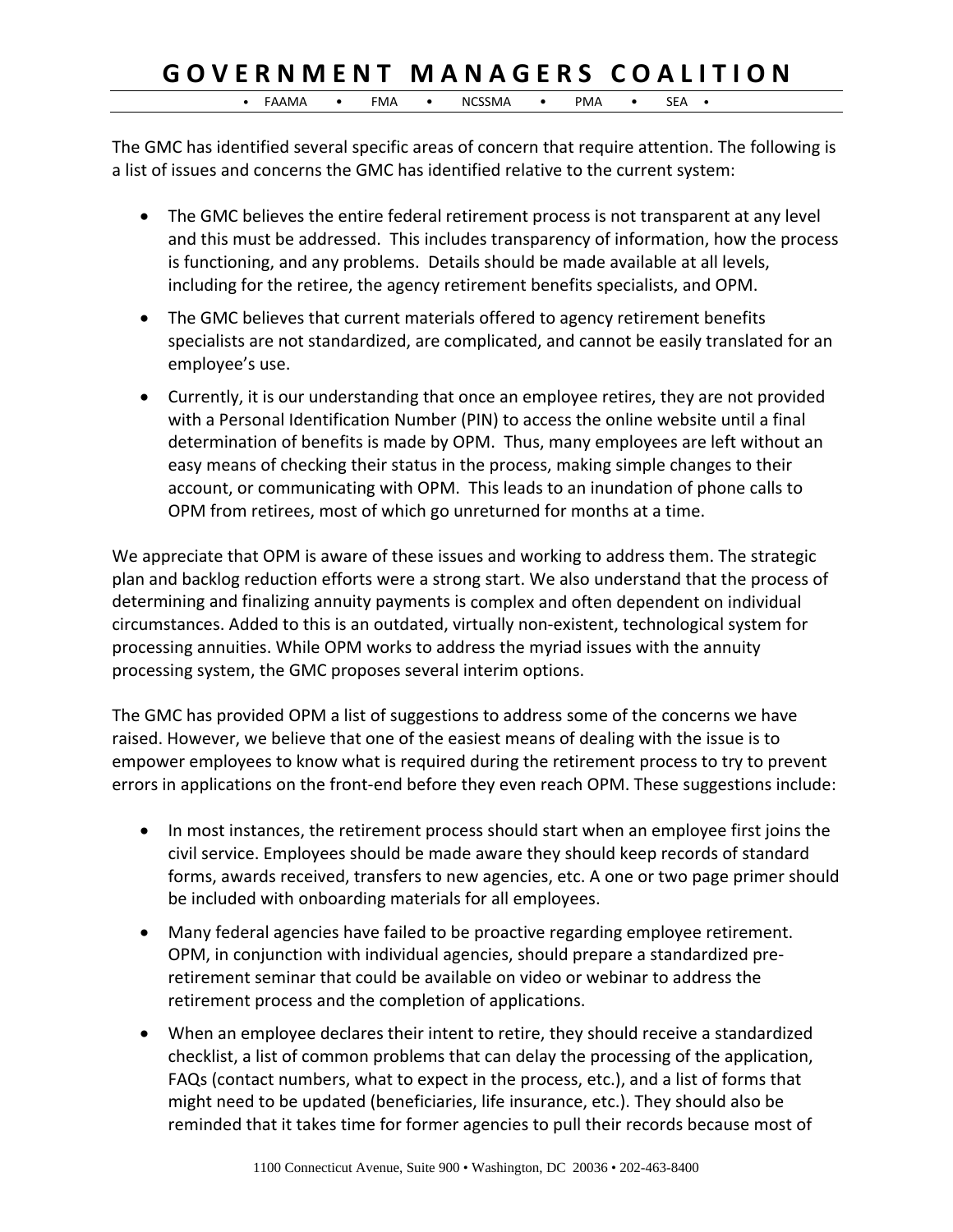$\bullet$  FAAMA  $\bullet$  FMA  $\bullet$  NCSSMA  $\bullet$  PMA  $\bullet$  SEA

them are in paper form, and that the employee should make sure the request has been made to receive those records.

- OPM should ensure that materials provided to employees, as well as the process itself, are simplified to the greatest extent possible.
- Fact sheets with a list of common errors and more complex issues should be developed and made available as publications.
- OPM should oversee the development of standard guidance to which all agency retirement benefits specialists would have access. This should be posted on OPM's website. Alternatively, OPM could consider creating a retirement.gov website (similar to telework.gov or hru.gov) where materials are posted for employees and for benefits specialists.
- It would be in OPM's best interest to make use of federal employee organizations, such as the member groups of the GMC, to disseminate information on retirement materials, backlog updates, etc. Regular communication would help to ensure employees feel they are being kept up to date on what to expect when entering into retirement.
- OPM should provide retirees with a PIN to access their online accounts prior to a final determination of benefits being made. Updates on employee status should be available online, much as is being done for job applicants on the USAJobs website. This would relieve the OPM staff of the time consuming duty of returning phone calls, and put retirees' minds at ease.

In addition, given the likelihood that the processing backlog will grow as agencies deal with budget shortfalls, we suggest OPM seek alternate procedures to deal with the current backlog and to put in place a long-term structure for processing retirement applications. The GMC offers the following as possible methods for doing so.

- Use existing authorities to re-employ annuitants from OPM, the Internal Revenue Service (IRS), the Social Security Administration (SSA), and Veterans Affairs (VA) – agencies that have staff well‐versed in claims processing – rather than hiring and training new employees. Experienced employees from these agencies can more readily be brought up to speed and are a temporary and less costly solution to staff shortfalls.
- Create electronic forms to be used by all agencies for any employee more than five years from retirement eligibility so that information going forward will be standardized and easily transmittable to OPM.
- Repurpose existing information technology. One of the issues OPM has struggled with over the years has been automation of the retirement processing system. Instead of attempting to create an entirely new system, we encourage you to leverage existing systems and resources and repurpose them for OPM. Agencies that are primarily tasked with processing large amounts of complex data use electronic and automated systems. The IRS allows tax returns to be processed online and VA and SSA also have automated systems to process benefit claims. We suggest OPM explore modifying one of these